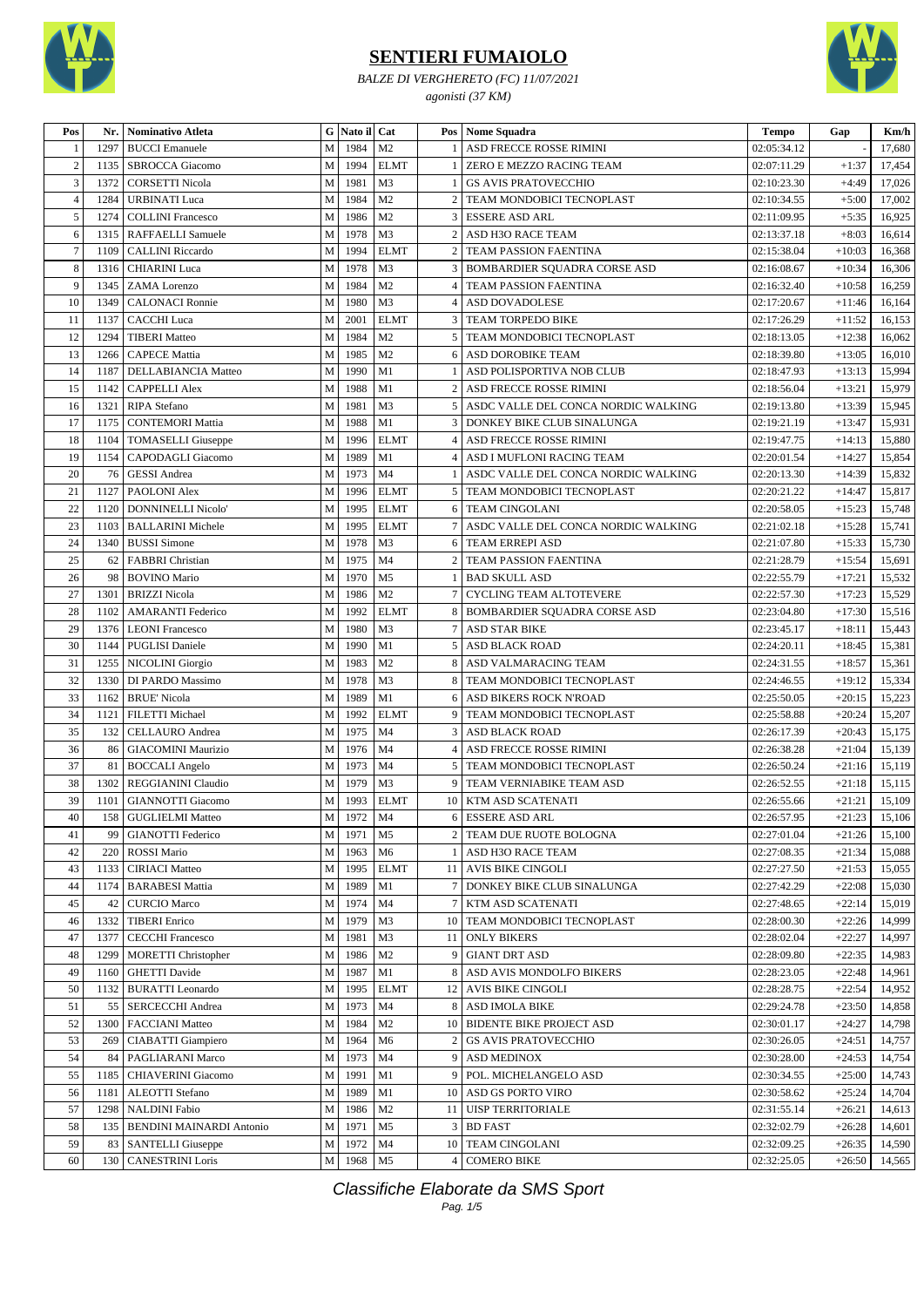

*BALZE DI VERGHERETO (FC) 11/07/2021 agonisti (37 KM)*



| Pos | Nr.  | Nominativo Atleta         |              | G Nato il Cat       |                |                 | Pos   Nome Squadra                              | <b>Tempo</b>        | Gap      | Km/h   |
|-----|------|---------------------------|--------------|---------------------|----------------|-----------------|-------------------------------------------------|---------------------|----------|--------|
| 61  | 266  | <b>BRANDINI Alessio</b>   | M            | 1966                | M <sub>6</sub> | 3               | DONKEY BIKE CLUB SINALUNGA                      | 02:32:30.41         | $+26:56$ | 14,557 |
| 62  | 1253 | MAZZOLI Cristian          | $\mathbf M$  | 1984                | M <sub>2</sub> |                 | 12   BAD SKULL ASD                              | 02:32:38.34         | $+27:04$ | 14,544 |
| 63  | 1343 | <b>ANAGNI</b> Tommaso     | ${\bf M}$    | 1981                | M <sub>3</sub> |                 | 12   BIDENTE BIKE PROJECT ASD                   | 02:32:51.30         | $+27:17$ | 14,524 |
| 64  | 1308 | <b>FANTINI Fabio</b>      | M            | 1980                | M <sub>3</sub> |                 | 13 ASDC VALLE DEL CONCA NORDIC WALKING          | 02:32:51.33         | $+27:17$ | 14,524 |
| 65  | 1262 | <b>CICOGNANI Fabrizio</b> | $\mathbf M$  | 1985                | M <sub>2</sub> | 13              | UISP COMIT. TERR.LE RAVENNA-LUGO                | 02:33:20.30         | $+27:46$ | 14,478 |
| 66  | 133  | <b>MONTORO</b> Christian  | $\mathbf M$  | 1973                | M <sub>4</sub> |                 | 11 BHS TEAM ASD                                 | 02:33:22.46         | $+27:48$ | 14,474 |
| 67  | 1117 | <b>TOMBARI</b> Davide     | ${\bf M}$    | 1993                | <b>ELMT</b>    | 13              | ASDC VALLE DEL CONCA NORDIC WALKING             | 02:33:25.46         | $+27:51$ | 14,470 |
| 68  | 1186 | <b>IMOLESI</b> Andrea     | $\mathbf M$  | 1995                | <b>ELMT</b>    | 14              | TEAM SPACCO ASD                                 | 02:33:29.30         | $+27:55$ | 14,464 |
| 69  | 1140 | RINALDI Andrea            | $\mathbf M$  | 1988                | M1             | 11              | <b>GRUPPO TNT</b>                               | 02:33:57.28         | $+28:23$ | 14,420 |
| 70  | 157  | <b>GUIDI Mirco</b>        | M            | 1974                | M <sub>4</sub> | 12              | <b>ONLY BIKERS</b>                              | 02:34:03.22         | $+28:29$ | 14,411 |
| 71  | 100  | <b>ROSSI</b> Andrea       | $\mathbf M$  | 1967                | M <sub>5</sub> | 5 <sup>1</sup>  | <b>BARACCA LUGO MTB</b>                         | 02:34:12.96         | $+28:38$ | 14,395 |
| 72  | 77   | <b>GALLI Mariano</b>      | $\mathbf M$  | 1975                | M <sub>4</sub> | 13              | ASD FRECCE ROSSE RIMINI                         | 02:34:13.18         | $+28:39$ | 14,395 |
| 73  | 1192 | <b>BOVICELLI Federico</b> | ${\bf M}$    | 1987                | M1             | 12 <sup>1</sup> | <b>BAMBANA BIKE</b>                             | 02:34:15.05         | $+28:40$ | 14,392 |
| 74  | 1146 | <b>SAPORETTI Patrick</b>  | $\mathbf{M}$ | 1988                | M1             |                 | 13   AFTER SKULL ROUGE RACING                   | 02:34:17.80         | $+28:43$ | 14,388 |
| 75  | 156  | TALOZZI Federico          | $\mathbf M$  | 1971                | M <sub>5</sub> | 6               | ASD I MUFLONI RACING TEAM                       | 02:34:24.30         | $+28:50$ | 14,378 |
| 76  | 1264 | SILVANI Andrea            | ${\bf M}$    | 1986                | M <sub>2</sub> | 14              | <b>COMERO BIKE</b>                              | 02:34:28.25         | $+28:54$ | 14,372 |
| 77  | 1288 | <b>BARTOLINI Matteo</b>   | $\mathbf M$  | 1984                | M <sub>2</sub> | 15 <sup>1</sup> | <b>TEAM CINGOLANI</b>                           | 02:35:25.24         | $+29:51$ | 14,284 |
| 78  | 1267 | <b>CORTESI Nicholas</b>   | $\mathbf M$  | 1984                | M <sub>2</sub> | 16              | 180 BPM                                         | 02:35:30.51         | $+29:56$ | 14,276 |
| 79  | 1281 | <b>SBARBATI Matteo</b>    | ${\bf M}$    | 1986                | M <sub>2</sub> | 17              | <b>TEAM CINGOLANI</b>                           | 02:35:35.99         | $+30:01$ | 14,267 |
| 80  | 1271 | <b>ROSTI</b> Simone       | ${\bf M}$    | 1984                | M <sub>2</sub> | 18              | TEAM DEL CAPITANO ASD                           | 02:36:02.54         | $+30:28$ | 14,227 |
| 81  | 1126 | PIETRUCCI Davide          | $\mathbf M$  | 1995                | <b>ELMT</b>    |                 | 15   ASD I MUFLONI RACING TEAM                  | 02:36:12.30         | $+30:38$ | 14,212 |
| 82  |      | 1170   ZACCARA Danilo     | $\mathbf M$  | 1991                | M1             | 14              | ASD TEAM BIKE LUNANO                            | 02:36:15.80         | $+30:41$ | 14,207 |
| 83  | 1124 | <b>CANTUCCI Alessio</b>   | M            | 1995                | <b>ELMT</b>    |                 | 16   TEAM MONDOBICI TECNOPLAST                  | 02:36:17.01         | $+30:42$ | 14,205 |
| 84  | 1173 | <b>TOSI Marco</b>         | $\mathbf M$  | 1988                | M1             | 15              | <b>ONLY BIKERS</b>                              | 02:36:29.29         | $+30:55$ | 14,186 |
| 85  | 1279 | <b>CAPODAGLI Nicola</b>   | ${\bf M}$    | 1986                | M <sub>2</sub> | 19              | ASD I MUFLONI RACING TEAM                       | 02:36:51.90         | $+31:17$ | 14,152 |
| 86  | 47   | <b>ZOLA Claudio</b>       | M            | 1976                | M <sub>4</sub> | 14              | <b>BOMBARDIER SQUADRA CORSE ASD</b>             | 02:37:04.53         | $+31:30$ | 14,133 |
| 87  | 74   | RAMBALDI Gianluca         | $\mathbf M$  | 1972                | M <sub>4</sub> |                 | 15 STAFF BIKE 2000                              | 02:37:34.95         | $+32:00$ | 14,088 |
| 88  | 225  | <b>BIONDI</b> Massimo     | M            | 1966                | M <sub>6</sub> | 4               | TEAM MONDOBICI TECNOPLAST                       | 02:38:10.49         | $+32:36$ | 14,035 |
| 89  | 96   | <b>MONTANARI</b> Oscar    | M            | 1970                | M <sub>5</sub> | 7               | ASDC VALLE DEL CONCA NORDIC WALKING             | 02:38:15.12         | $+32:40$ | 14,028 |
| 90  | 1283 | <b>ANELLI</b> Luca        | $\mathbf M$  | 1983                | M <sub>2</sub> |                 | 20   TEAM PASSION FAENTINA                      | 02:38:36.40         | $+33:02$ | 13,997 |
| 91  | 233  | PERUZZI Claudio           | $\mathbf M$  | 1963                | M <sub>6</sub> | 5               | POL. AICS AS CICOLAMATORIALE                    | 02:38:38.48         | $+33:04$ | 13,994 |
| 92  | 1190 | <b>TAMAGNINI Vittorio</b> | ${\bf M}$    | 1995                | <b>ELMT</b>    | 17              | <b>ASD COOPERATORI</b>                          | 02:38:42.02         | $+33:07$ | 13,989 |
| 93  | 1180 | AMATO Pasquale            | ${\bf M}$    | 1989                | M1             |                 | 16 EMILIA CORSE ASD                             | 02:38:54.79         | $+33:20$ | 13,970 |
| 94  | 1163 | <b>BASTIANELLI Matteo</b> | M            | 1990                | M1             | 17              | <b>BIKE SERVICE CATTOLICA ASD</b>               | 02:39:15.04         | $+33:40$ | 13,940 |
| 95  | 114  | <b>AGOSTINI</b> Giacomo   | M            | 1971                | M <sub>5</sub> | 8               | TEAM MONDOBICI TECNOPLAST                       | 02:39:20.40         | $+33:46$ | 13,932 |
| 96  | 160  | <b>QUARANTINI</b> Davide  | M            | 1971                | M <sub>5</sub> | 9               | ASD IMOLA BIKE                                  | 02:39:40.04         | $+34:05$ | 13,904 |
| 97  | 1164 | <b>BRACCHI Francesco</b>  | $\mathbf M$  | 1988                | M1             | 18              | ASDC VALLE DEL CONCA NORDIC WALKING             | 02:39:49.16         | $+34:15$ | 13,891 |
| 98  | 58   | <b>GREGORI</b> Daniele    | M            | 1972                | M <sub>4</sub> | 16              | <b>COMERO BIKE</b>                              | 02:39:59.76         | $+34:25$ | 13,875 |
| 99  | 1128 | <b>SILVI Federico</b>     | M            | 1994                | <b>ELMT</b>    | 18              | <b>ASD ARES BIKE TEAM</b>                       | 02:40:10.23         | $+34:36$ | 13,860 |
| 100 |      | 202 FIORINI Fabio         | M            | 1966 M <sub>6</sub> |                |                 | 6 KTM ASD SCATENATI                             | 02:40:16.79         | $+34:42$ | 13,851 |
| 101 |      | 1375   MARINO Fabio       | M            | 1983                | M <sub>2</sub> |                 | 21   NON SOLO CICLISMO                          | 02:40:54.54         | $+35:20$ | 13,797 |
| 102 | 254  | FATTORE Guido             | M            | 1966                | M <sub>6</sub> | 7               | ASD PRO LIFE CHITTIEN TEAM                      | 02:41:02.55         | $+35:28$ | 13,785 |
| 103 | 1251 | PISELLI Alex              | M            | 1984                | M <sub>2</sub> | 22              | TEAM HERO MY BIKE                               | 02:41:09.19         | $+35:35$ | 13,776 |
| 104 | 1371 | <b>TAMBURINI Mattia</b>   | $\mathbf M$  | 1979                | M3             | 14 <sup>1</sup> | ASD TORPADO-SUDTIROL INTERNATIONAL MTB PRO      | <b>TELAMI:50.97</b> | $+36:16$ | 13,716 |
| 105 | 241  | <b>SALVATORI Stefano</b>  | $\mathbf M$  | 1959                | M7             |                 | KTM ASD SCATENATI                               | 02:42:02.50         | $+36:28$ | 13,700 |
| 106 | 1188 | <b>BACHINI</b> Jacopo     | $\mathbf M$  | 1995                | <b>ELMT</b>    | 19              | <b>GS AVIS PRATOVECCHIO</b>                     | 02:42:33.21         | $+36:59$ | 13,657 |
| 107 | 149  | <b>SARTI Filippo</b>      | $\mathbf M$  | 1970                | M <sub>5</sub> |                 | 10 BAMBANA BIKE                                 | 02:42:52.73         | $+37:18$ | 13,630 |
| 108 | 1139 | <b>MARTINI</b> Matteo     | $\mathbf M$  | 1988                | M1             |                 | 19 CICLI MATTEONI - BIANCHI                     | 02:42:58.15         | $+37:24$ | 13,622 |
| 109 | 57   | <b>FREGNANI Sauro</b>     | $\mathbf M$  | 1975                | M <sub>4</sub> |                 | 17 ASD TORPADO-SUDTIROL INTERNATIONAL MTB PRO T | TEM2NAT3:07.15      | $+37:33$ | 13,610 |
| 110 | 1358 | <b>LAGHI</b> Matteo       | M            | 1979                | M3             |                 | 15 ASD IMOLA BIKE                               | 02:43:22.43         | $+37:48$ | 13,588 |
| 111 | 1292 | <b>BUCALA' Manuele</b>    | $\mathbf M$  | 1986                | M <sub>2</sub> | 23 <sup>1</sup> | AVIS BIKE CINGOLI                               | 02:43:23.44         | $+37:49$ | 13,587 |
| 112 | 165  | PAOLUCCI Gianluca         | ${\bf M}$    | 1967                | M <sub>5</sub> |                 | 11 ASD TEAM BIKE LUNANO                         | 02:43:23.54         | $+37:49$ | 13,587 |
| 113 | 164  | <b>ULIVI</b> Andrea       | M            | 1970                | M <sub>5</sub> |                 | 12 BIDENTE BIKE PROJECT ASD                     | 02:43:42.02         | $+38:07$ | 13,561 |
| 114 | 1296 | <b>TENTI Michele</b>      | $\mathbf M$  | 1985                | M <sub>2</sub> | 24              | <b>BIKE SERVICE CATTOLICA ASD</b>               | 02:43:48.40         | $+38:14$ | 13,553 |
| 115 | 67   | <b>ASTOLFI Omar</b>       | $\mathbf M$  | 1975                | M <sub>4</sub> |                 | 18 ASD H3O RACE TEAM                            | 02:44:06.76         | $+38:32$ | 13,527 |
| 116 | 136  | <b>IAMMARINO</b> Gianluca | M            | 1975                | M4             | 19              | <b>ESSERE ASD ARL</b>                           | 02:44:16.69         | $+38:42$ | 13,514 |
| 117 | 1325 | <b>SPINA Evert</b>        | $\mathbf M$  | 1980                | M3             |                 | 16 ASD I MUFLONI RACING TEAM                    | 02:44:17.19         | $+38:43$ | 13,513 |
| 118 | 1136 | PENSERINI Elia            | M            | 2002                | <b>ELMT</b>    |                 | 20 ASD TEAM BIKE VALCONCA                       | 02:44:35.04         | $+39:00$ | 13,489 |
| 119 | 88   | <b>ANGELI Marco</b>       | M            | 1974                | M <sub>4</sub> | 20              | <b>GRUPPO TNT</b>                               | 02:44:54.01         | $+39:19$ | 13,463 |
| 120 | 97   | <b>BELTRAMI</b> Massimo   | M            | 1968                | M <sub>5</sub> | 13 <sup>1</sup> | <b>GRUPPO TNT</b>                               | 02:45:04.35         | $+39:30$ | 13,449 |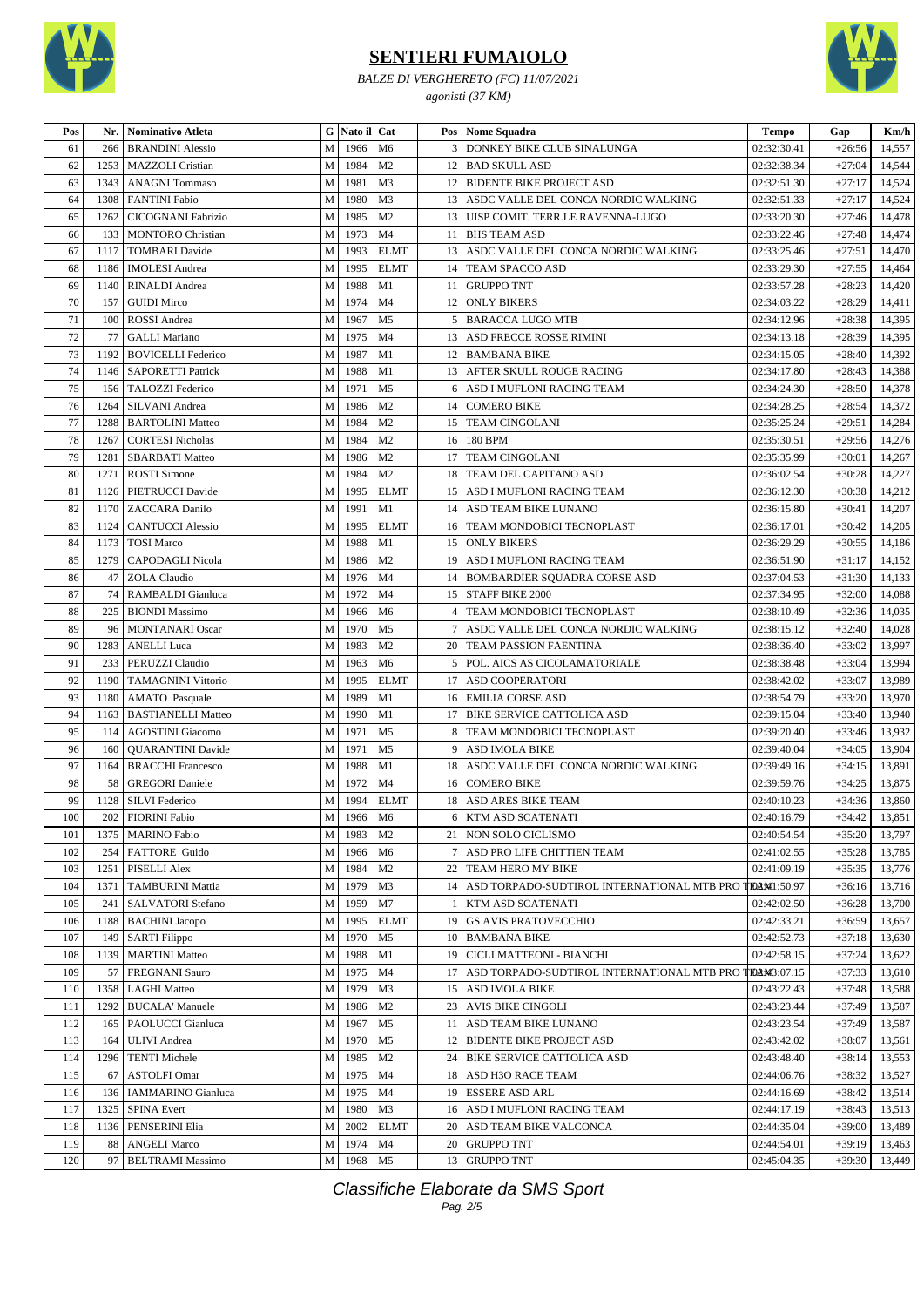

*BALZE DI VERGHERETO (FC) 11/07/2021 agonisti (37 KM)*



| Pos     |      | Nr.   Nominativo Atleta   |             | G Nato il Cat |                |                | Pos   Nome Squadra                       | $\bf Tempo$ | Gap      | Km/h             |
|---------|------|---------------------------|-------------|---------------|----------------|----------------|------------------------------------------|-------------|----------|------------------|
| 121     | 162  | <b>BARCHIESI</b> Diomede  | М           | 1976          | M <sub>4</sub> | 21             | NON SOLO CICLISMO                        | 02:45:20.05 | $+39:45$ | 13,427           |
| 122     | 1322 | <b>FABRELLI Francesco</b> | M           | 1977          | M <sub>3</sub> |                | 17 ASDC VALLE DEL CONCA NORDIC WALKING   | 02:45:20.87 | $+39:46$ | 13,426           |
| 123     | 19   | <b>FERRI</b> Gabriele     | M           | 2004          | <b>JUN</b>     |                | ASD LE SALINE NATURA E SPORT             | 02:45:20.91 | $+39:46$ | 13,426           |
| 124     | 155  | <b>PRIORI</b> Sauro       | M           | 1973          | M <sub>4</sub> | 22             | <b>BIKE STATION SC</b>                   | 02:45:30.51 | $+39:56$ | 13,413           |
| 125     | 78   | <b>GASPERONI</b> Leonardo | M           | 1975          | M <sub>4</sub> | 23             | <b>TEAM COSMOS</b>                       | 02:45:38.42 | $+40:04$ | 13,403           |
| 126     | 205  | PRETOLANI Tiberio         | M           | 1964          | M <sub>6</sub> | 8              | BOMBARDIER SQUADRA CORSE ASD             | 02:45:46.55 | $+40:12$ | 13,392           |
| 127     | 1122 | <b>SAVORELLI Matteo</b>   | ${\bf M}$   | 2000          | <b>ELMT</b>    | 21             | TEAM PASSION FAENTINA                    | 02:45:51.14 | $+40:17$ | 13,385           |
| 128     | 138  | <b>FABBRI Mauro</b>       | $\mathbf M$ | 1967          | M <sub>5</sub> |                | 14   TEAM BIKE COCIF.COM ASD             | 02:45:52.29 | $+40:18$ | 13,384           |
| 129     | 109  | <b>MORRI Mirco</b>        | M           | 1968          | M <sub>5</sub> |                | 15   ASDC VALLE DEL CONCA NORDIC WALKING | 02:46:08.44 | $+40:34$ | 13,362           |
| 130     | 1116 | <b>PAGNINI Nicolas</b>    | ${\bf M}$   | 1993          | <b>ELMT</b>    | 22             | ASDC VALLE DEL CONCA NORDIC WALKING      | 02:46:27.24 | $+40:53$ | 13,337           |
| 131     | 235  | <b>QUADRELLI Paolo</b>    | M           | 1961          | M7             | $\overline{2}$ | TEAM HERO MY BIKE                        | 02:47:00.21 | $+41:26$ | 13,293           |
| 132     | 154  | <b>MURATORI</b> Giampaolo | M           | 1967          | M <sub>5</sub> |                | 16 KILOMETROZERO ASD                     | 02:47:10.70 | $+41:36$ | 13,279           |
| 133     | 222  | <b>BORDONI</b> Pietro     | $\mathbf M$ | 1964          | M <sub>6</sub> | 9              | ASDC VALLE DEL CONCA NORDIC WALKING      | 02:47:51.05 | $+42:16$ |                  |
| 134     | 128  | <b>CESARINI Francesco</b> | M           | 1970          | M <sub>5</sub> |                | 17 ASD VALMARACING TEAM                  | 02:48:02.01 | $+42:27$ | 13,226<br>13,212 |
|         |      |                           |             |               |                |                |                                          |             |          |                  |
| 135     | 1347 | <b>FACCHINI Massimo</b>   | M           | 1978          | M3             |                | 18 ASD AMERICA SPORT                     | 02:48:09.80 | $+42:35$ | 13,201           |
| 136     | 161  | <b>TORTOLANI Ugo</b>      | M           | 1971          | M <sub>5</sub> |                | 18 BOMBARDIER SQUADRA CORSE ASD          | 02:48:33.55 | $+42:59$ | 13,170           |
| 137     | 79   | <b>ERCOLANI</b> Emanuele  | M           | 1976          | M4             |                | 24   TEAM COSMOS                         | 02:48:45.55 | $+43:11$ | 13,155           |
| 138     | 1346 | <b>CENCI</b> Luca         | M           | 1978          | M3             |                | 19 GS VALCONCA OTTICA BIONDI             | 02:48:48.55 | $+43:14$ | 13,151           |
| 139     | 59   | <b>VARGAS</b> Vincenzo    | M           | 1976          | M <sub>4</sub> |                | 25   ASDC VALLE DEL CONCA NORDIC WALKING | 02:48:53.55 | $+43:19$ | 13,144           |
| 140     | 1259 | <b>CAPANNA</b> Stefano    | M           | 1982          | M <sub>2</sub> |                | 25 ONLY BIKERS                           | 02:48:54.43 | $+43:20$ | 13,143           |
| 141     | 259  | <b>MICHELINI Enzo</b>     | M           | 1965          | M <sub>6</sub> |                | 10 BICI PER TUTTI ASD                    | 02:49:12.54 | $+43:38$ | 13,120           |
| 142     | 203  | <b>BORTOLANI</b> Andrea   | M           | 1963          | M <sub>6</sub> |                | 11   TEAM VERNIABIKE TEAM ASD            | 02:49:21.55 | $+43:47$ | 13,108           |
| 143     | 1108 | NISI Luca                 | M           | 1993          | <b>ELMT</b>    |                | 23 180 BPM                               | 02:49:29.35 | $+43:55$ | 13,098           |
| 144     | 75   | DONADI Massimiliano       | ${\bf M}$   | 1972          | M <sub>4</sub> |                | 26 ASDC VALLE DEL CONCA NORDIC WALKING   | 02:49:39.96 | $+44:05$ | 13,085           |
| 145     | 1311 | LA GRECA Salvatore        | M           | 1981          | M <sub>3</sub> | 20             | ASDC VALLE DEL CONCA NORDIC WALKING      | 02:49:48.16 | $+44:14$ | 13,074           |
| 146     | 1191 | <b>ANCARANI</b> Daniele   | ${\bf M}$   | 1988          | M1             | 20             | <b>TRIAL BIKE LUGO</b>                   | 02:49:49.29 | $+44:15$ | 13,073           |
| 147     | 144  | <b>RIGHINI Maurizio</b>   | M           | 1974          | M <sub>4</sub> | 27             | CICLOBROCCHI SESTO IMOLESE ASD           | 02:49:50.71 | $+44:16$ | 13,071           |
| 148     | 107  | <b>GAMBELLA David</b>     | M           | 1970          | M <sub>5</sub> |                | 19 VEN MTB                               | 02:49:59.22 | $+44:25$ | 13,060           |
| 149     | 163  | CASUCCI Luigi             | ${\bf M}$   | 1971          | M <sub>5</sub> | 20             | <b>G.S. VIGILI DEL FUOCO I. GASBARRI</b> | 02:50:03.05 | $+44:28$ | 13,055           |
| 150     | 16   | <b>AMADASI</b> Enrico     | M           | 1954          | M8             |                | <b>BAMBANA BIKE</b>                      | 02:50:35.80 | $+45:01$ | 13,013           |
| 151     | 1182 | <b>ANGIOLINI</b> Andrea   | M           | 1991          | M1             |                | 21 GS SPORTISSIMO TOP LEVEL              | 02:51:20.29 | $+45:46$ | 12,957           |
| 152     | 1272 | <b>BORGHETTI Nicola</b>   | M           | 1984          | M <sub>2</sub> |                | 26 PROBIKERS                             | 02:51:30.17 | $+45:56$ | 12,944           |
| 153     | 44   | <b>SANTI Danilo</b>       | M           | 1972          | M4             |                | 28 BIKE 2000 ASD                         | 02:52:19.76 | $+46:45$ | 12,882           |
| 154     | 1335 | <b>BALDINI</b> Michele    | M           | 1979          | M3             | 21             | ASD CRAZY BIKE CAMERANO                  | 02:52:54.30 | $+47:20$ | 12,839           |
| 155     | 51   | PISANI Gianluca           | M           | 1973          | M <sub>4</sub> | 29             | <b>GRUPPO TNT</b>                        | 02:53:08.23 | $+47:34$ | 12,822           |
| 156     | 1367 | <b>CORRADETTI Luca</b>    | M           | 1978          | M3             | 22             | PEDALE RIMINESE FRECCE ROSSE             | 02:53:20.91 | $+47:46$ | 12,807           |
| 157     | 239  | <b>BABINI</b> Giovanni    | M           | 1960          | M7             | 3              | TEAM PASSION FAENTINA                    | 02:53:27.79 | $+47:53$ | 12,798           |
| 158     | 61   | <b>COMANDINI</b> Andrea   | M           | 1976          | M <sub>4</sub> | 30             | <b>BAD SKULL ASD</b>                     | 02:53:44.74 | $+48:10$ | 12,777           |
| 159     | 1373 | <b>BERTI Matteo</b>       | M           | 1985          | M <sub>2</sub> |                | 27 ASD IMOLA BIKE                        | 02:53:49.04 | $+48:14$ | 12,772           |
| $160\,$ |      | 25 BARACCANI Maurizio     |             | M 1954 M8     |                |                | 2 BICI PER TUTTI ASD                     | 02:53:51.05 | $+48:16$ | 12,770           |
| 161     |      | 255   BALDUCCI Giorgio    | M           | 1966          | M <sub>6</sub> |                | 12 ASD TEAM BIKE LUNANO                  | 02:53:53.80 | $+48:19$ | 12,766           |
| 162     | 1380 | <b>MARTINI</b> Stefano    | M           | 1977          | M3             |                | 23   ASD IMOLA BIKE                      | 02:54:15.04 | $+48:40$ | 12,740           |
| 163     | 1171 | PELLEGRINI Jacopo         | M           | 1996          | <b>ELMT</b>    |                | 24 GREEN BIKE ALE'.CI III                | 02:54:33.54 | $+48:59$ | 12,718           |
| 164     | 110  | <b>MIGANI</b> Denis       | M           | 1968          | M <sub>5</sub> |                | 21 ASDC VALLE DEL CONCA NORDIC WALKING   | 02:55:18.24 | $+49:44$ | 12,664           |
| 165     | 1348 | <b>MENICHETTI Matteo</b>  | $\mathbf M$ | 1980          | M <sub>3</sub> |                | 24 GS DOSI IMOLA                         | 02:55:42.54 | $+50:08$ | 12,635           |
| 166     | 87   | <b>ZEPPONI</b> Alessandro | M           | 1974          | M4             |                | 31   ASD CRAZY BIKE CAMERANO             | 02:56:00.02 | $+50:25$ | 12,614           |
| 167     | 108  | <b>CORVATTA Matteo</b>    | M           | 1971          | M <sub>5</sub> |                | 22 VEN MTB                               | 02:56:23.55 | $+50:49$ | 12,586           |
| 168     | 249  | <b>RICCI</b> Marcello     | $\mathbf M$ | 1958          | M7             |                | 4 ASDC VALLE DEL CONCA NORDIC WALKING    | 02:56:24.01 | $+50:49$ | 12,585           |
| 169     | 1339 | <b>DUCA</b> Alessandro    | M           | 1979          | M <sub>3</sub> |                | 25   ASD CRAZY BIKE CAMERANO             | 02:56:34.54 | $+51:00$ | 12,573           |
| 170     | 1183 | <b>TARRONI</b> Andrea     | ${\bf M}$   | 1999          | <b>ELMT</b>    |                | 25 BIKE PASSION TEAM                     | 02:56:42.35 | $+51:08$ | 12,563           |
| 171     | 1342 | <b>BOLLINI</b> Stefano    | $\mathbf M$ | 1980          | M <sub>3</sub> |                | 26 SAN MARINO MTB TEAM                   | 02:56:42.48 | $+51:08$ | 12,563           |
| 172     | 1167 | <b>SARTI Davide</b>       | M           | 1987          | M1             | 22             | CICLI MATTEONI - BIANCHI                 | 02:57:09.73 | $+51:35$ | 12,531           |
| 173     | 1166 | <b>DIANINI</b> Filippo    | M           | 1988          | M1             |                | 23 BIDENTE BIKE PROJECT ASD              | 02:57:10.29 | $+51:36$ | 12,530           |
| 174     | 1152 | SPINI Stefano             | M           | 1987          | M1             |                | 24   UMBERTIDE CYCLING TEAM              | 02:57:21.08 | $+51:46$ | 12,518           |
| 175     | 1189 | <b>VALERIO Stefano</b>    | M           | 1988          | M1             |                | 25 NON SOLO CICLISMO                     | 02:57:44.55 | $+52:10$ | 12,490           |
|         |      |                           | $\mathbf M$ |               |                |                |                                          | 02:57:53.00 |          |                  |
| 176     | 45   | <b>BALDAZZI</b> Andrea    |             | 1976          | M4             |                | 32 BOMBARDIER SQUADRA CORSE ASD          |             | $+52:18$ | 12,480           |
| 177     | 153  | <b>REGAZZI</b> Alberto    | M           | 1972          | M4             |                | 33 VEE TIRE CO TEAM RACE                 | 02:58:04.74 | $+52:30$ | 12,466           |
| 178     | 1141 | <b>ZANI</b> Michele       | M           | 1989          | M1             |                | 26 GRUPPO TNT                            | 02:58:12.60 | $+52:38$ | 12,457           |
| 179     | 64   | <b>NORI</b> Diego         | M           | 1976          | M <sub>4</sub> |                | 34 GREEN BIKE ALE'.CI III                | 02:58:45.79 | $+53:11$ | 12,419           |
| $180\,$ |      | 21 DI VITA Franco         |             | M 1955 M8     |                |                | <b>3 TEAM HAREBIKE ASD</b>               | 02:59:01.64 | $+53:27$ | 12,400           |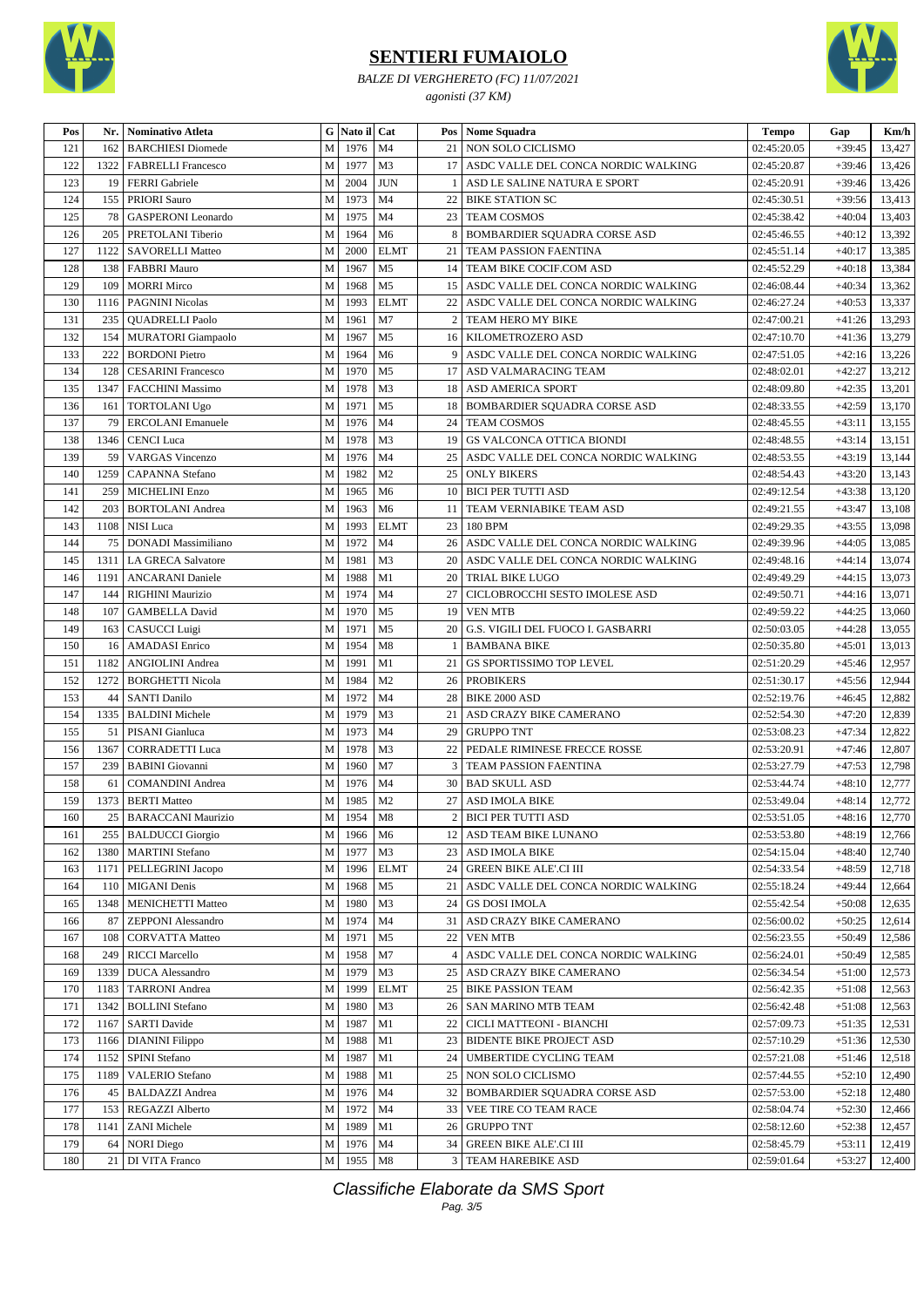

*BALZE DI VERGHERETO (FC) 11/07/2021 agonisti (37 KM)*



| Pos        | Nr.            | Nominativo Atleta                                | G                         | Nato il Cat |                      |                 | <b>Pos</b> Nome Squadra                  | <b>Tempo</b> | Gap         | Km/h   |
|------------|----------------|--------------------------------------------------|---------------------------|-------------|----------------------|-----------------|------------------------------------------|--------------|-------------|--------|
| 181        | 1269           | CASADIO Samuele                                  | $\mathbf{M}$              | 1983        | M <sub>2</sub>       | 28              | <b>BAD SKULL ASD</b>                     | 02:59:16.01  | $+53:41$    | 12,384 |
| 182        | 1320           | <b>NOTTOLI Alessio</b>                           | M                         | 1980        | M <sub>3</sub>       | 27              | <b>UMBERTIDE CYCLING TEAM</b>            | 02:59:20.27  | $+53:46$    | 12,379 |
| 183        | 1374           | <b>MANCINI</b> Gabriele                          | M                         | 1977        | M <sub>3</sub>       | 28              | <b>COMERO BIKE</b>                       | 02:59:35.69  | $+54:01$    | 12,361 |
| 184        | 229            | <b>ABBRUCIATI Luca</b>                           | M                         | 1965        | M <sub>6</sub>       |                 | 13 TEAM CINGOLANI                        | 02:59:38.90  | $+54:04$    | 12,357 |
| 185        | 1168           | <b>NERI</b> Davide                               | M                         | 1994        | <b>ELMT</b>          | 26              | TEAM PASSION FAENTINA                    | 02:59:40.05  | $+54:05$    | 12,356 |
| 186        | 270            | <b>GALASSI</b> Tiziano                           | M                         | 1966        | M <sub>6</sub>       | 14              | TEAM VERNIABIKE TEAM ASD                 | 03:00:57.54  | $+55:23$    | 12,268 |
| 187        | 1151           | <b>CENCIAI</b> Manuel                            | M                         | 1987        | M1                   | 27              | UMBERTIDE CYCLING TEAM                   | 03:01:14.91  | $+55:40$    | 12,248 |
| 188        | 1169           | MINARDI Andrea                                   | M                         | 1995        | <b>ELMT</b>          | 27              | TEAM PASSION FAENTINA                    | 03:01:18.77  | $+55:44$    | 12,244 |
| 189        | 209            | <b>BIANCHINI</b> Giorgio                         | M                         | 1962        | M <sub>6</sub>       | 15              | <b>BAMBANA BIKE</b>                      | 03:01:19.79  | $+55:45$    | 12,243 |
| 190        | 234            | <b>FABBRI</b> Domenico                           | $\mathbf{M}$              | 1961        | M7                   | 5               | <b>BAMBANA BIKE</b>                      | 03:01:41.55  | $+56:07$    | 12,218 |
| 191        | 1328           | SANCHEZ TORQUATI Rodrigo javier                  | M                         | 1979        | M <sub>3</sub>       | 29              | TEAM PASSION FAENTINA                    | 03:01:46.49  | $+56:12$    | 12,213 |
| 192        | 263            | <b>MERZI</b> Stefano                             | M                         | 1961        | M7                   | 6               | <b>WWB ASD</b>                           | 03:02:39.05  | $+57:04$    | 12,154 |
| 193        | 1105           | <b>BURCA</b> Paul catalin                        | $\mathbf{M}$              | 1992        | <b>ELMT</b>          | 28              | KILOMETROZERO ASD                        | 03:02:43.54  | $+57:09$    | 12,149 |
| 194        | 268            | <b>GREGORI Antonio</b>                           | ${\bf M}$                 | 1959        | M <sub>7</sub>       |                 | <b>COMERO BIKE</b>                       | 03:02:53.18  | $+57:19$    | 12,139 |
| 195        | 237            | <b>EUSEBI Mauro</b>                              | M                         | 1961        | M7                   | 8               | <b>ASD BLACK ROAD</b>                    | 03:03:15.54  | $+57:41$    | 12,114 |
| 196        | 210            | <b>NERI</b> Fabio                                | M                         | 1965        | M <sub>6</sub>       |                 | 16 BAMBANA BIKE                          | 03:03:41.29  | $+58:07$    | 12,086 |
| 197        | 65             | <b>ANTINORI Marco</b>                            | M                         | 1973        | M <sub>4</sub>       | 35              | <b>SAN MARINO MTB TEAM</b>               | 03:04:14.04  | $+58:39$    | 12,050 |
| 198        | $\tau$         | <b>BARTOLINI Valeria</b>                         | $\mathbf F$               | 1973        | W <sub>2</sub>       |                 | BOMBARDIER SQUADRA CORSE ASD             | 03:04:38.79  | $+59:04$    | 12,023 |
| 199        | 1351           | <b>BARBONI</b> Andrea                            | M                         | 1985        | M <sub>2</sub>       | 29              | <b>WWB ASD</b>                           | 03:04:44.05  | $+59:09$    | 12,017 |
| 200        | 125            | <b>SAVINI</b> Simone                             | $\mathbf M$               | 1971        | M <sub>5</sub>       | 23              | ASD I MUFLONI RACING TEAM                | 03:05:27.66  | $+59:53$    | 11,970 |
| 201        | 1172           | <b>CHIAVERINI Andrea</b>                         | M                         | 1988        | M1                   | 28              | POL. MICHELANGELO ASD                    | 03:05:28.02  | $+59:53$    | 11,970 |
| 202        | 34             | PAPI Laura                                       | $\mathbf F$               | 1969        | W <sub>2</sub>       | $\overline{2}$  | CAVALLINO - SPECIALIZED                  | 03:05:41.55  | $+01:00:07$ | 11,955 |
| 203        | 245            | <b>MESSINA</b> Giuseppe                          | ${\bf M}$                 | 1959        | M7                   | 9               | <b>BAMBANA BIKE</b>                      | 03:05:43.30  | $+01:00:09$ | 11,953 |
| 204        | 247            | <b>SERVADEI Valter</b>                           | M                         | 1958        | M7                   |                 | 10   KTM ASD SCATENATI                   | 03:05:45.16  | $+01:00:11$ | 11,951 |
| 205        | 267            | <b>BURZACCA</b> Andrea                           | M                         | 1961        | M7                   |                 | 11   SURFING SHOP SPORT PROMOTION        | 03:05:59.15  | $+01:00:25$ | 11,936 |
| 206        | 43             | <b>GRAZIANI</b> Nicola                           | M                         | 1972        | M <sub>4</sub>       | 36              | <b>TRIAL BIKE LUGO</b>                   | 03:06:33.77  | $+01:00:59$ | 11,899 |
| 207        | 30             | MACCHEROZZI Marta                                | $\boldsymbol{\mathrm{F}}$ | 1972        | W <sub>2</sub>       | 3               | KILOMETROZERO ASD                        | 03:06:51.73  | $+01:01:17$ | 11,880 |
| 208        | 1263           | <b>STROCCHI Mattia</b>                           | M                         | 1982        | M <sub>2</sub>       | 30              | NICO PER SEMPRE                          | 03:06:54.14  | $+01:01:20$ | 11,878 |
| 209        | 147            | <b>MAZZINI</b> Marco                             | M                         | 1971        | M <sub>5</sub>       | 24              | <b>BAMBANA BIKE</b>                      | 03:07:43.13  | $+01:02:09$ | 11,826 |
| 210        | 1176           | PADRINI Pietro                                   | M                         | 1994        | <b>ELMT</b>          | 29              | DONKEY BIKE CLUB SINALUNGA               | 03:07:52.40  | $+01:02:18$ | 11,816 |
| 211        | 29             | VISANI Miria                                     | $\mathbf F$               | 1978        | W <sub>2</sub>       | 4               | <b>OSTERIA BIKE ASD</b>                  | 03:08:25.54  | $+01:02:51$ | 11,782 |
| 212        | 1354           | <b>NALDONI</b> Luca                              | M                         | 1984        | M <sub>2</sub>       |                 | 31 TEAM PASSION FAENTINA                 | 03:10:20.18  | $+01:04:46$ | 11,664 |
| 213        | 201            | <b>FABBRI</b> Fabio                              | ${\bf M}$                 | 1962        | M <sub>6</sub>       | 17              | KTM ASD SCATENATI                        | 03:10:21.79  | $+01:04:47$ | 11,662 |
| 214        | 28             | CAPRA Lucia paola                                | $\mathbf F$               | 1969        | W <sub>2</sub>       | 5               | <b>TEAM PASSION FAENTINA</b>             | 03:11:03.00  | $+01:05:28$ | 11,620 |
| 215        | 219            | <b>MILIFFI</b> Giampiero                         | M                         | 1965        | M <sub>6</sub>       |                 | 18 ASD GC I BRIGANTI                     | 03:11:07.61  | $+01:05:33$ | 11,615 |
| 216        | 139            | <b>SARTINI Moreno</b>                            | M                         | 1972        | M <sub>4</sub>       | 37              | <b>BAMBANA BIKE</b>                      | 03:11:27.04  | $+01:05:52$ | 11,596 |
| 217        | 1364           | <b>FOSCHI</b> Daniele                            | M                         | 1981        | M3                   | 30              | ASD I MUFLONI RACING TEAM                | 03:11:39.48  | $+01:06:05$ | 11,583 |
| 218        | 1365           | <b>PIEROTTI</b> Eros                             | M                         | 1985        | M <sub>2</sub>       | 32              | <b>ASD I MUFLONI RACING TEAM</b>         | 03:11:52.04  | $+01:06:17$ | 11,570 |
| 219        | 1268           | <b>SGRECCIA Davide</b>                           | $\mathbf M$               | 1985        | M <sub>2</sub>       |                 | 33 180 BPM                               | 03:11:54.80  | $+01:06:20$ | 11,568 |
| 220        |                | <b>ZOLI</b> Martina                              | $\overline{F}$            | 1992        | W1                   |                 | 1 CICLI MATTEONI - BIANCHI               | 03:11:56.95  | $+01:06:22$ | 11,566 |
|            |                |                                                  | F                         |             |                      |                 | 6 BARACCA LUGO MTB                       |              |             | 11,520 |
| 221        | 18             | <b>GALLANTI</b> Sara                             |                           | 1978        | W <sub>2</sub>       |                 |                                          | 03:12:42.78  | $+01:07:08$ |        |
| 222<br>223 | 242<br>1319    | <b>MAINARDI Roberto</b><br><b>CEREDI</b> Daniele | M                         | 1959        | M7<br>M <sub>3</sub> |                 | 12 ASDC VALLE DEL CONCA NORDIC WALKING   | 03:12:48.40  | $+01:07:14$ | 11,514 |
|            |                |                                                  | M                         | 1978        |                      |                 | 31 ESSERE ASD ARL                        | 03:13:50.49  | $+01:08:16$ | 11,453 |
| 224        | 1295           | <b>CRUCIANI</b> Gabriele                         | M                         | 1986        | M <sub>2</sub>       |                 | 34   UMBERTIDE CYCLING TEAM              | 03:13:56.29  | $+01:08:22$ | 11,447 |
| 225        | 1378           | <b>GAETANO</b> Lorenzo                           | M                         | 1980        | M <sub>3</sub>       |                 | 32   BIKELAND TEAM BIKE 2003             | 03:14:43.42  | $+01:09:09$ | 11,401 |
| 226        | 22             | <b>BERTONCINI Paolo</b>                          | M                         | 1953        | M8                   | 4               | <b>BICI PER TUTTI ASD</b>                | 03:15:16.29  | $+01:09:42$ | 11,369 |
| 227        | 32             | <b>FAZIANI</b> Denise                            | $\mathbf F$               | 1988        | W1                   |                 | TEAM PASSION FAENTINA                    | 03:15:21.29  | $+01:09:47$ | 11,364 |
| 228        | 208            | <b>MANTOVANI</b> Luca                            | ${\bf M}$                 | 1964        | M <sub>6</sub>       |                 | 19 BAMBANA BIKE                          | 03:15:29.02  | $+01:09:54$ | 11,356 |
| 229        | 1379           | <b>GRIECO</b> Alen                               | M                         | 1986        | M <sub>2</sub>       |                 | 35 PROBIKERS                             | 03:15:53.79  | $+01:10:19$ | 11,333 |
| 230        | 1307           | <b>BATTELLI Simone</b>                           | M                         | 1978        | M <sub>3</sub>       |                 | 33   ASDC VALLE DEL CONCA NORDIC WALKING | 03:16:11.64  | $+01:10:37$ | 11,315 |
| 231        | 60             | <b>VEGGETTI Alberto</b>                          | M                         | 1972        | M <sub>4</sub>       |                 | 38 ASD LR BIKE TEAM                      | 03:16:34.05  | $+01:10:59$ | 11,294 |
| 232        | 246            | <b>AMADUCCI</b> Roberto                          | M                         | 1958        | M7                   |                 | 13 180 BPM                               | 03:17:00.08  | $+01:11:25$ | 11,269 |
| 233        | 265            | <b>SIGNORINI Simone</b>                          | M                         | 1964        | M <sub>6</sub>       | 20              | <b>ASD POLISPORTIVA BIKEFAN</b>          | 03:17:54.54  | $+01:12:20$ | 11,217 |
| 234        | 50             | <b>CIMMINO Roberto</b>                           | M                         | 1972        | M4                   |                 | 39   ASDC VALLE DEL CONCA NORDIC WALKING | 03:17:56.82  | $+01:12:22$ | 11,215 |
| 235        | 5 <sup>1</sup> | CAVULLA Annarita                                 | $\boldsymbol{\mathrm{F}}$ | 1969        | W <sub>2</sub>       | 7               | BOMBARDIER SQUADRA CORSE ASD             | 03:18:16.79  | $+01:12:42$ | 11,196 |
| 236        |                | 166   FERRONI Giuseppe                           | M                         | 1973        | M4                   |                 | 40 TEAM POPPINS BIKE A.S.D.              | 03:19:23.60  | $+01:13:49$ | 11,134 |
| 237        | 35             | RAGAZZINI Elena                                  | $\boldsymbol{\mathrm{F}}$ | 1982        | W1                   |                 | 3   VELO CLUB GARDA                      | 03:19:54.54  | $+01:14:20$ | 11,105 |
| 238        | 36             | <b>BOSI</b> Alice                                | $\boldsymbol{\mathrm{F}}$ | 1981        | W <sub>2</sub>       | 8 <sup>1</sup>  | <b>VELO CLUB GARDA</b>                   | 03:19:55.79  | $+01:14:21$ | 11,104 |
| 239        | 152            | <b>CAMPEDELLI Roberto</b>                        | M                         | 1969        | M <sub>5</sub>       | 25 <sub>1</sub> | <b>BARACCA LUGO MTB</b>                  | 03:20:00.29  | $+01:14:26$ | 11,100 |
| 240        | 1184           | <b>BANCE Soumaila</b>                            | М                         | 1997        | <b>ELMT</b>          |                 | 30 180 BPM                               | 03:21:29.08  | $+01:15:54$ | 11,018 |